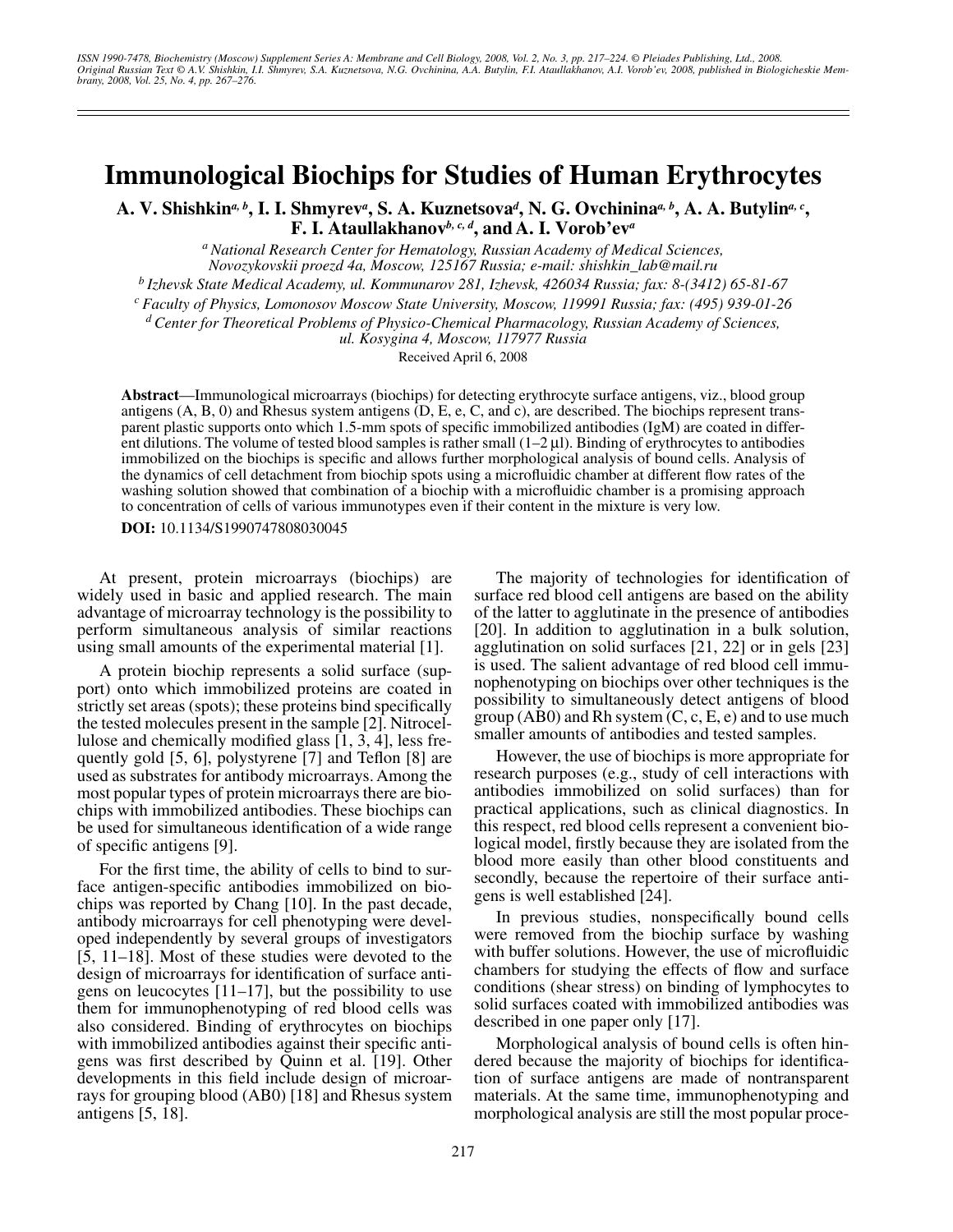dures in diagnostics of blood pathologies. Therefore, design of biochips combining identification of surface antigens with antibody staining and morphological analysis is a task of paramount importance. Such a combination is especially beneficial, e.g., in the analysis of lymphoid and myeloid cells. The results of our red blood cell studies provide additional evidence in favor of high clinical utility of this approach.

The aim of the present study was to develop a microarray technology for immunophenotyping human erythrocytes on biochips utilizing surface (blood group (AB0) and Rhesus system (D, E, e, C, c) antigens with simultaneous morphological analysis of bound cells and to study the effect of the flow rate of the washing solution on the binding density of tested cells.

## EXPERIMENTAL

**Materials.** Murine monoclonal (anti-A, anti-B, anti-D, anti-C, anti-E, anti-c, anti-e) antibodies (IgM) (Tsoliclone™ diagnostic kits, Hematolog LTD, Russia) were used without additional purification. Fat-free dry milk was from Kroger, USA; gradient centrifugation solution (Ficoll-Paque), EDTA, phosphate buffer (PBS) pH 7.4, 0.05% Tween-20, and methanol were from Sigma Aldrich, USA.

**Preparation of biochips.** Plastic sheets used as substrates for biochips were from Fisher Scientific, USA. Antibody solutions  $(0.5 \mu l)$  of different dilutions were coated onto biochips in strictly specific spots using automatic pipettes. The biochips were loaded into an incubator at 100% humidity, stored overnight at  $+4^{\circ}C$ , dried in air, placed into air-tight containers with a desiccant (Silicagel) and frozen to  $-26^{\circ}$ C to ensure preservation of their essential characteristics for at least 12 months.

In flow-cell studies, biochips were prepared by spotting solutions of homologous antibodies in series at dilution from 1/1 to 1/32. Each biochip contained six such spots.

If flow cells were not used in the experiments, biochips were prepared by spotting antibody solutions (anti-A, anti-B, anti-D  $(1/4-1/256)$ , anti-c, anti-C, anti-e and anti-E  $(1/1 - 1/256)$  onto the same substrate (in series). Each biochip contained 57 spots.

**Binding of erythrocytes on biochips.** Biochips were fixed in Petri dishes, washed once with 1% defatted dry milk in PBS and thrice with 0.05% Tween-20. Then a fresh portion of 1% fat-free dry milk in PBS was added to the dishes and the mixture was incubated for 1 h at ambient temperature upon occasional shaking. After threefold washing of the solution with 0.05% Tween-20, the biochips were washed with PBS to remove the detergent and incubated with erythrocyte suspensions in PBS at ambient temperature. Erythrocyte concentration and suspension volume were selected so as to ensure complete precipitation of the cells to a monolayer. The optimum concentration of cell suspensions (2.5 ml) in 35-mm Petri dishes was  $5.5 \times$  $10^6$  cells/ml. Blood sample volume was  $1-2 \mu$ l.

In some experiments, nonspecifically bound cells were removed by several-fold washing of biochips with PBS. The purity of cell preparations was controlled by inverted-stage microscopy. The areas outside biochip spots should contain no bound cells. The biochips were dried in air.

In some experiments, incubation and washing of biochips were performed in a flow cell.

Both whole blood and red blood cells isolated from heparinized peripheral blood were used. Preliminary experiments did not establish any difference between the blood samples.

**Morphological analysis of bound erythrocytes.** Erythrocytes bound to immobilized antibodies were fixed with methanol for 8 min, stained according to Romanowsky–Giemsa, washed with water and dried. Prior to morphological analysis, the biochips were removed from Petri dishes and mounted on glass slides with Scotch tape.

**Estimation of binding density in biochip spots.** Each spot was photographed with a digital camera Olympus SP-350 installed on an OPTON-028 microscope (OPTON, Germany). To determine binding densities of red blood cells in biochip spots, at least three zones (100  $\times$  100  $\mu$ m) were selected on each micrograph and the number of bound erythrocytes in them was determined in the middle and at the edge of each spot as well as between the spots. The binding density values thus obtained were averaged.

**Flow cell.** The effect of binding density of red blood cells on biochips on the flow rate of the washing fluid was studied in a flow cell with a capillary cross-section of 8 mm<sup>2</sup> (Fig. 1). The flow cell was linked to a syringe pump Model 11 Plus (Harvard Apparatus, Inc., USA); the flow rate was 40000  $\mu$ l/min. The flow cell was mounted onto the sample stage of an optical microscope in such a way that the biochip forming one of the channel walls occupied the bottom position. The flow cell was filled with a 1% degassed solution of bovine serum albumin or fat-free dry milk in PBS and incubated for 1 h after which PBS was passed through the chamber for 5 min at a flow rate of 200  $\mu$ l/min. Then, a 0.3-ml aliquot of heparinized blood in PBS (erythrocyte content  $1.5 \times 10^7$  cells/ml) was injected additionally into the chamber and the mixture was incubated for 10–20 min in the absence of the flow. After removal of nonspecifically bound cells by washing with PBS, the spots were photographed. In binding studies, the flow rate was increased stepwise. Imaging of each spot was performed at least 1 min after the change of the flow rate through the flow cell. The number of cells per unit of spot square was determined as described above.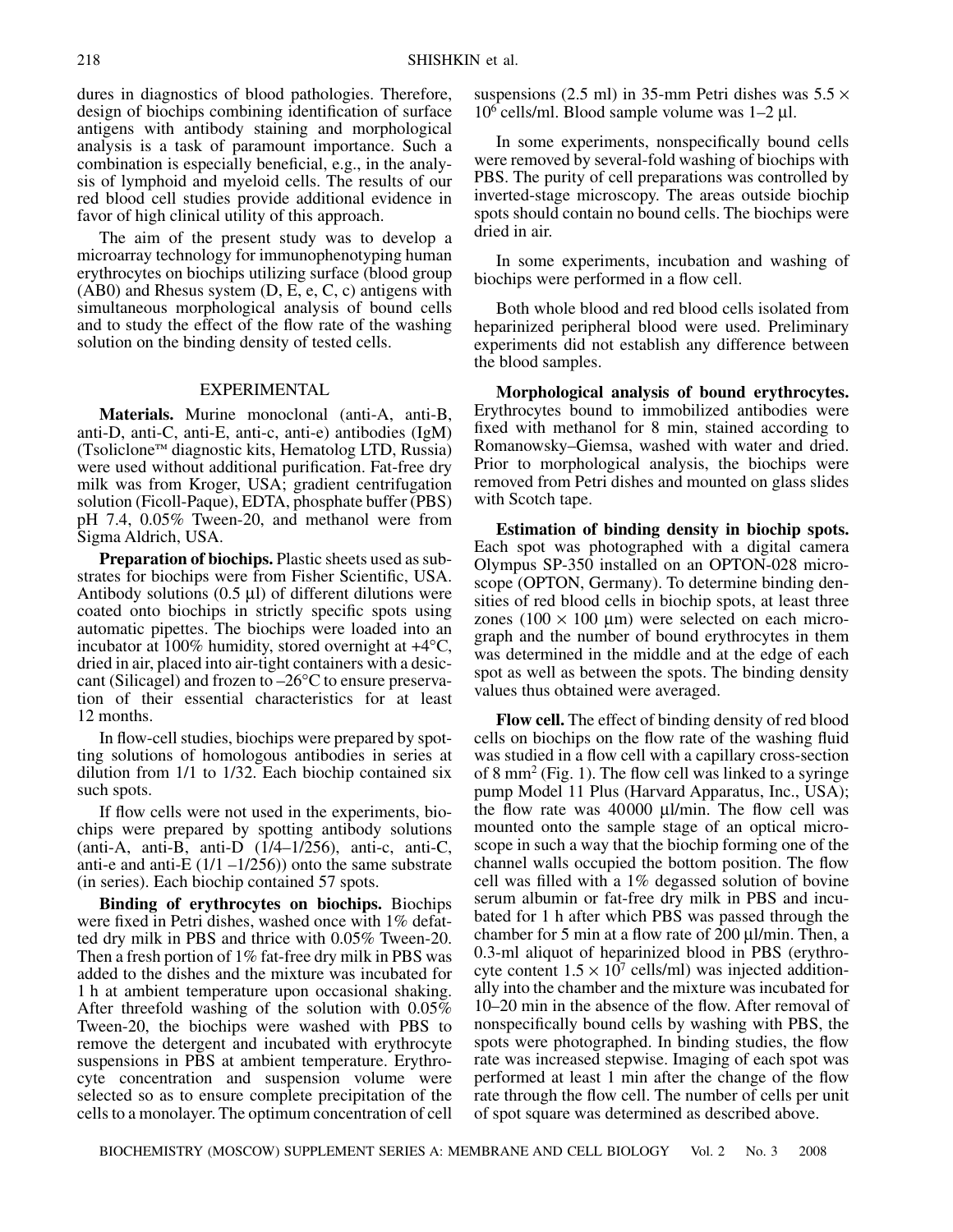

**Fig. 1.** A schematic representation of a flow cell. *1*—Flow cell framework; *2*—glass; *3*—biochip; *4*—inlet pipe; *5*—outlet pipe; *6* valve; *7*—additional capillary tube. Total channel length is 33 mm, width, 6 mm, and depth, 1.3 mm. Internal inlet and outlet pipe diameter is 3 mm. The distance between the hole edges is 21 mm.



**Fig. 2.** Binding of healthy donor erythrocytes (blood group A(II)Rh+) to anti-D antibodies in biochip spots and in smears. Romanowsky–Giemsa staining. (a, b) Micrographs of biochip spots containing bound erythrocytes. Magnification, ×37.5 and ×600. (c) Micrograph of erythrocytes from the same donor in smear (on glass). Magnification, ×600.

# RESULTS

**Morphological analysis of erythrocytes bound on biochips.** Biochips with immobilized anti-A, anti-B and anti-D antibodies (IgM) were incubated with Rhpositive  $(Rh(D)+)$  and Rh-negative  $(Rh(D)-)$  erythrocyte suspensions (blood groups O(I), A(II), B(III) AB(IV). After removal of nonspecifically bound cells, erythrocytes were fixed with methanol and stained according to Romanowsky–Giemsa (Fig. 2). The spots with immobilized anti-A antibodies contained only bound erythrocytes, viz., A(II) and AB(IV), while B(III) and AB(IV) erythrocytes were present in spots with anti-B antibodies. The spots with anti-D antibodies contained exclusively Rh-positive erythrocytes. These findings point to the lack of cross-reactivity of the tested antibodies.

Figure 2 shows the results of a microassay of healthy donor erythrocytes (A(II)Rh+) in smears (Fig. 2c) and on biochips with immobilized anti-D antibodies (Figs. 2a, 2b). As can be seen, the staining intensities in smear and on biochips are identical. The micrographs of patients' blood erythrocytes immobilized on biochips (Fig. 3) displayed typical morphological signs of poikilocytosis and anisocytosis (a patient with chronic renal failure kept on long-term hemodialysis) (Fig. 3a), oval (a patient with hereditary ovalocytosis) (Fig. 3b) or target (a patient with thalassemia) shape (Fig. 3c).

These findings point to the feasibility of parallel immunophenotyping and morphological analysis of red blood cells on immunological biochips with transparent support.

**Effect of flow rate of the washing fluid on the density of the bound cells.** Flow-cell studies made possible to select optimal conditions for washing biochips after their preincubation with erythrocytes, so that only nonspecifically bound cells were removed from the chip surface, while antibody-bound cells remained in the spots. To meet this goal, we studied the correlation between the number of erythrocytes bound on biochips and the flow rate of the washing fluid.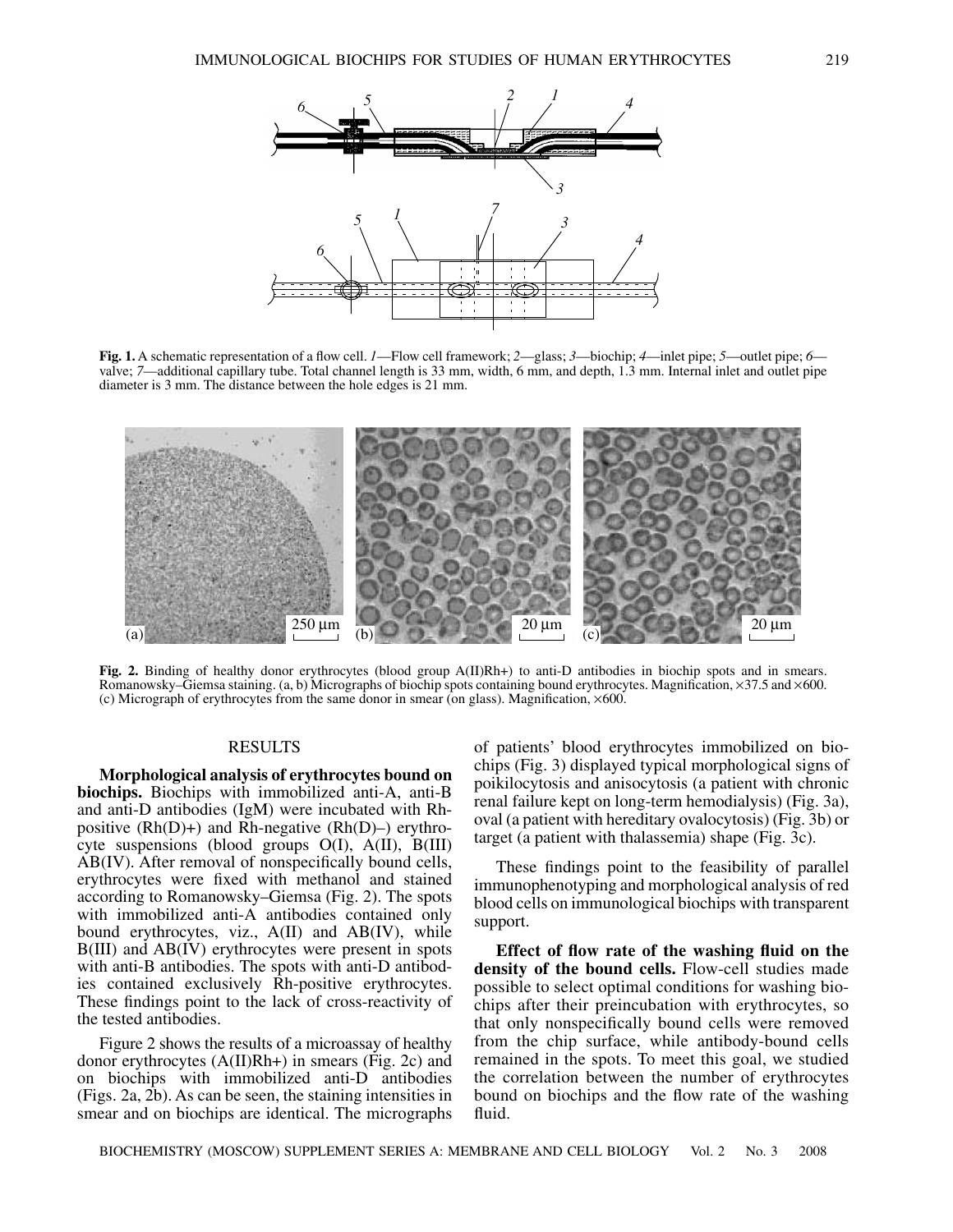

**Fig. 3.** Morphological changes in erythrocytes immobilized on biochips. Romanowsky–Giemsa staining. (a) Binding of erythrocytes from a patient with chronic renal failure, kept on long-term hemodialysis, to the biochip spots containing anti-A antibodies. (b) Binding of erythrocytes from a patient with hereditary ovalocytosis to the biochip spots containing anti-B antibodies (about 7% of erythrocytes have a characteristic oval shape). (c) Binding of erythrocytes from a patient with thalassemia to the biochip spots containing anti-A antibodies. Magnification, ×600.

Under the experimental conditions, nonspecifically bound cells were detached from the biochip surface at the flow rate of 4.5–6  $s^{-1}$ , which correlated with the shear stress value (18–24 mPa). Erythrocytes devoid of the corresponding surface antigens, and, as a consequence, nonspecifically bound to the corresponding antibodies and erythrocytes bound outside biochip spots (background binding) were detached at the same rates (Fig. 4).

Figure 5 shows the effect of binding density of erythrocytes on biochips with anti-c, anti-C, anti-e and anti-E antibodies on the flow rate of the washing fluid. Each experimental curve corresponded to one antibody dilution. The measurements were performed on erythrocytes from two donors (immunophenotypes ccDEe and CCDee).

The curves reflecting the effect of the flow rate of the washing fluid on binding density of red blood cells



**Fig. 4.** Effect of the flow rate of the washing fluid on the binding density of erythrocytes (O(I)Rh+) bound nonspecifically to biochip spots containing anti-A and anti-B antibodies and outside the spots (background) (mean  $\pm$  SEM from three independent measurements).

(ccDEe) on biochip spots with immobilized anti-E and anti-E antibodies are presented in Figs. 5a, 5b. In none of the cases, the maximum rate of filling the spots with erythrocytes at the minimum flow rate of the washing fluid depended on antibody dilution and differed only slightly from the maximum level  $(20000 \pm$ 1000 cells/mm2). For each antibody dilution, the density of bound cells decreased with the increase in the shearing flow rate of the washing fluid. When anti-E antibodies were used at dilution up to 1/16, binding density did not depend on the flow rate (Fig. 5a), while at dilution 1/32 it dropped down with the increase in the flow rate. At dilutions 1/8 and 1/16 of anti-E antibodies (Fig. 5b), the binding density did not change after a small initial decrease until the maximum shearing rate  $(450 \text{ s}^{-1})$  was reached. In spots with anti-E and anti-E antibodies, initial binding density was insensitive to the antibody concentration.

Figure 5 shows the effect of binding densities on the flow rate of the washing fluid in the example of CCDee erythrocytes on biochips with immobilized anti-C antibodies (Fig. 5c) and ccDEe erythrocytes on biochips with immobilized anti-C antibodies (Fig. 5d). Under these experimental conditions, the maximum binding density varied widely depending on antibody dilution, while initial binding densities on anti-C and anti-C antibodies did not change. In biochip spots with anti-C (dilution up to 1/8) and anti-C (dilution 1/4) antibodies, the binding densities did not change with the increase in the flow rate, while at higher dilutions this parameter was notably decreased with the increase in the flow rate of the washing fluid.

The binding densities of erythrocytes in biochip spots with anti-A and anti-B antibodies (dilution up to 1/64) (Figs. 6a, 6b) did not change with the increase in the flow rate from 0 to 450  $s^{-1}$ , i.e., maximum for this design of the flow cell. However, in the case of anti-D antibodies (dilution up to 1/32), this parameter was slightly decreased (Fig. 6c). Based on these findings, we studied the effect of antibody dilution (from 1/4 to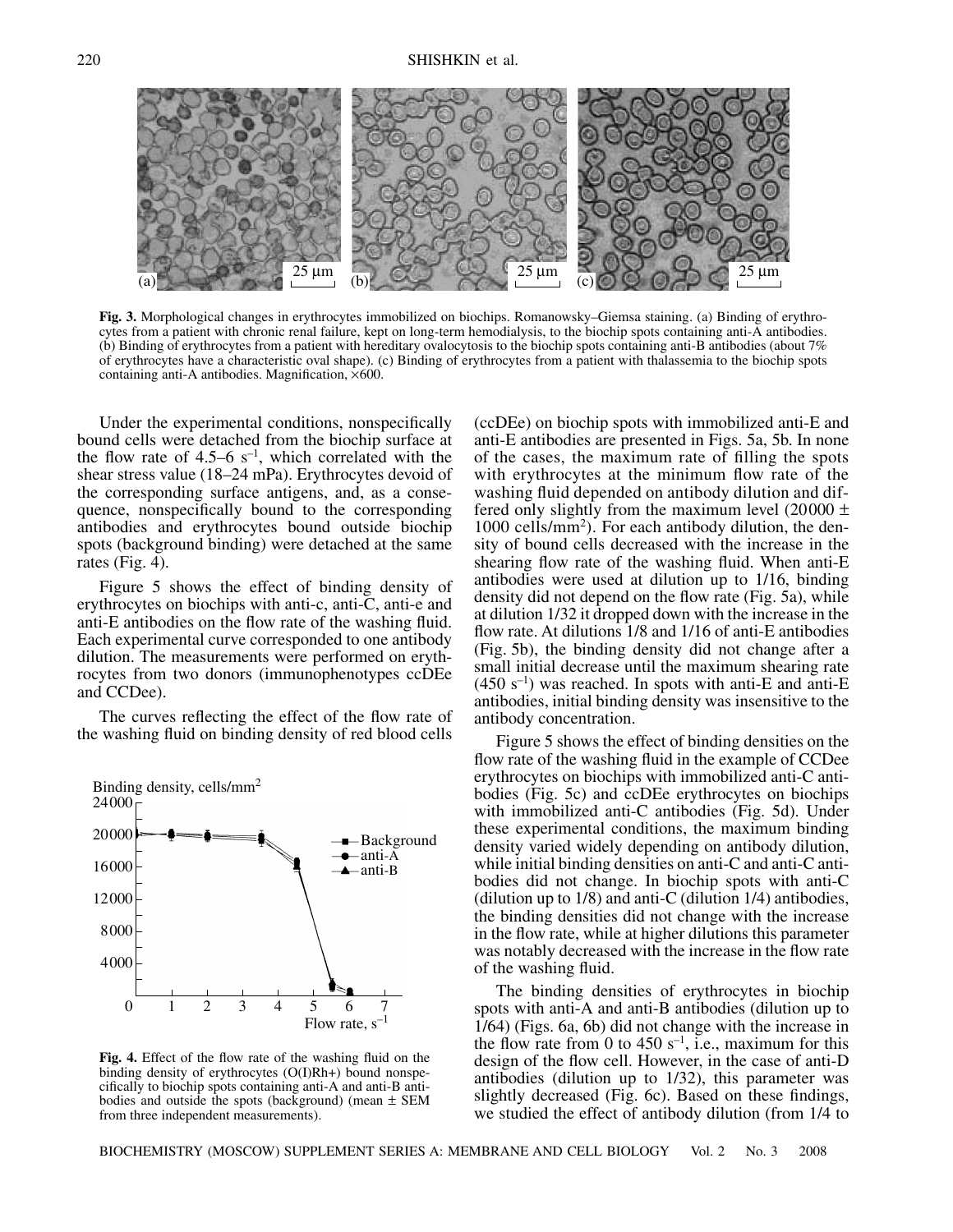

**Fig. 5.** Effect of the flow rate of the washing fluid on the number of erythrocytes (immunophenotype ccDEe) bound to anti-E antibodies in biochip spots (a); number of erythrocytes (immunophenotype ccDEe) bound to anti-E antibodies in biochip spots (b); number of erythrocytes (immunophenotype CCDee) bound to anti-C antibodies in biochip spots (c); number of erythrocytes (immunophenotype ccDEe) bound to anti-C antibodies in biochip spots (d) (mean  $\pm$  SEM from three independent measurements).

1/256) on the binding density of erythrocytes on biochips with immobilized anti-A, anti-B and anti-D antibodies after elimination of nonspecifically bound cells by dipping into a washing solution. Erythrocytes isolated from blood samples from 12 different donors were studied, 10 of which were positive for antigen D. The results of these studies are summarized in Fig. 7.

As can be seen (Figs. 7a, 7b), the binding density of erythrocytes in biochip spots containing anti-A and anti-B antibodies did not change at dilutions up to 1/32 but decreased at higher dilutions.

The analysis of 10 blood samples from Rh(D)+-donors revealed that the binding density of erythrocytes was variable and depended on anti-D antibody dilution (Figs. 7c, 7d). This effect can be attributed to a considerable variability in the number of antigen D molecules on the erythrocyte surface [20, 24].

If biochip spots contained anti-C, anti-c, anti-E or anti-e antibodies, bound erythrocytes were completely eliminated after dipping the biochips into buffer solutions. In all probability, binding of erythrocytes to antibodies specific against surface antigens (C, c, E, and e) was not so strong as in the case of anti-A, anti-B, and anti-D antibodies; washing of biochips resulted in the detachment of all bound erythrocytes. Similar results were obtained in experiments reported in [5], where the binding density of erythrocytes on biochips containing immobilized anti-C, anti-c, anti-E and anti-e antibodies (IgG) was rather low.

**Determination of relative content of erythrocytes in mixed cell suspensions.** Biochips can also be used for determining the percentage of antigen-expressing cells in erythrocyte suspensions (Fig. 8). To this end, biochips with immobilized anti-D antibodies were incubated with suspensions of  $Rh(D)$ + and  $Rh(D)$ – erythrocytes (1 : 4 and 1 : 1) from two different donors in the absence of the washing fluid and without stirring. It was found that after removal of nonspecifically bound cells, the filling of biochip spots with erythrocytes was incomplete. The ratio of binding density in biochip spots to the maximum binding density taken for  $100\%$  (20000 cells/mm<sup>2</sup>) was  $20 \pm 2$  and  $50 \pm 2\%$ , respectively (Figs. 8a, 8b).

**Concentration of antigen-expressing erythrocytes in biochip spots.** The use of a flow cell allows concentration of erythrocytes expressing specific surface antigens. By alternating incubation in the absence  $(5-10 \text{ min})$  and in the presence of a short-term  $(3-5 \text{ s})$ flow at a rate sufficient for the detachment of nonspecifically bound cells, one can attain maximum filling of the spots with cells expressing appropriate antigens within several incubation cycles. The results of filling biochip spots with anti-D antibodies after incubation of biochips in a flow cell with  $Rh(D)$ + and  $Rh(D)$ – erythrocyte suspensions (1 : 4) (15 incubation–washing cycles) are depicted in Fig. 8c (for comparison, the same sample after one incubation–washing cycle is shown in Fig. 8a).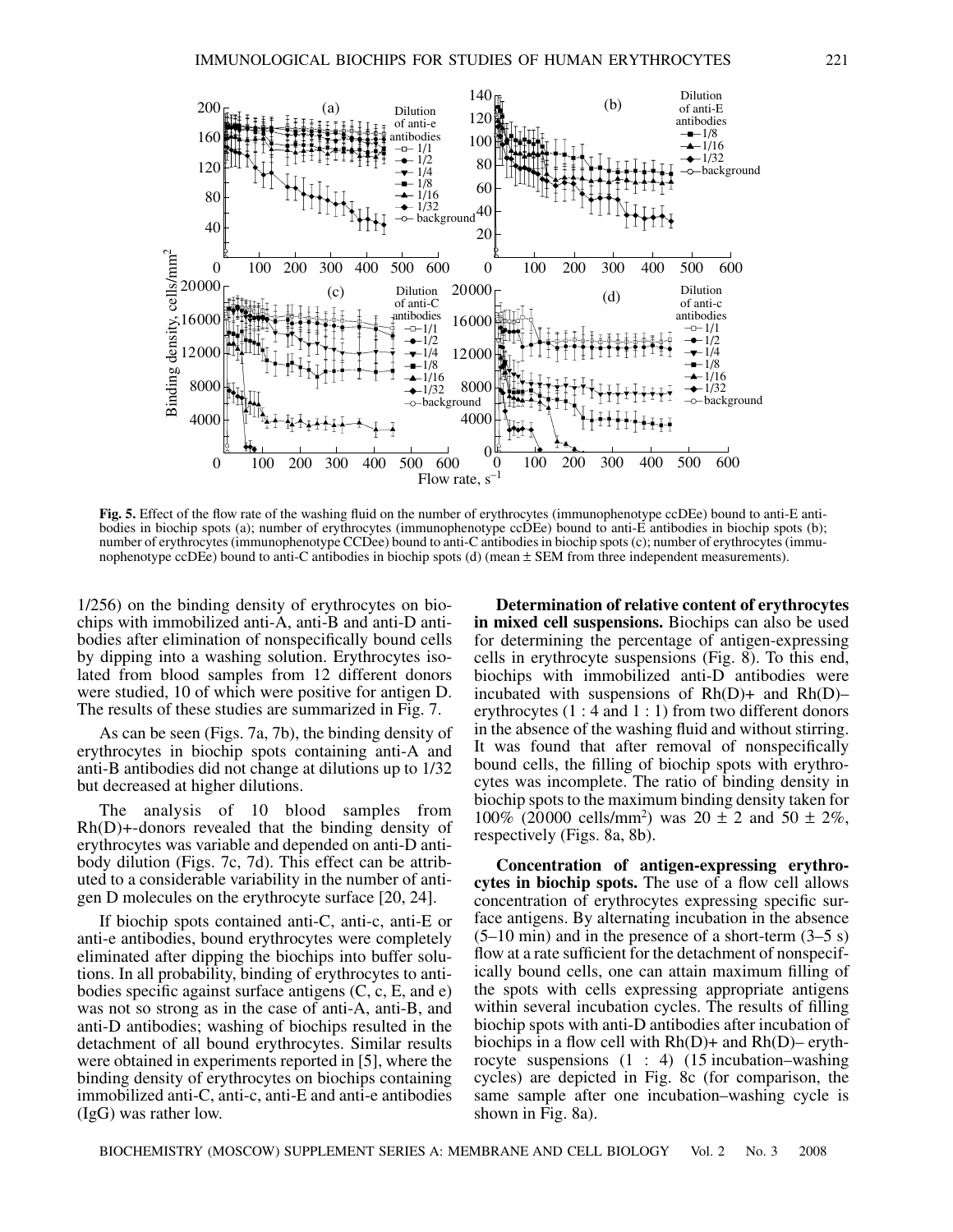



**Fig. 6.** Effect of the flow rate of the washing fluid on the number of erythrocytes (group A(II)) bound to anti-A antibodies in biochip spots (a); number of erythrocytes (blood group B(III)) bound to anti-B antibodies in biochip spots (b); number of erythrocytes (blood group I(0)Rh+, immunophenotype CCDee) bound to anti-D antibodies in biochip spots (c) (mean ± SEM from three independent measurements).

If a suspension contained 50% of erythrocytes expressing a specific antigen, no less than 4–5 incubation–washing cycles were required to achieve close-tomaximum filling of the spot surface (cf. 10–15 cycles for 20% erythrocyte suspensions). Cell concentration in biochip spots can also be attained by passing dilute erythrocyte suspensions  $(10^5 \text{ cells/ml})$  at the flow rate

of  $0.6-1.3$  s<sup>-1</sup> over the biochip surface. A similar approach was used for concentration of erythrocytes on a solid surface coated with immobilized antibodies [17]. In this case, the maximum binding density of cells on the spot surface was reached within 1–1.5 h.

#### DISCUSSION

The use of transparent supports in antibody microassays allows combined application of standard staining techniques and morphological analysis to cells immobilized on biochips. Figures 2 and 3 show that staining of erythrocytes in smears and on biochips occurs with similar intensity. The micrographs of bound erythrocytes from patients with chronic renal failure, ovalocytosis and thalassemia display pronounced morphological changes manifested as poikilocytosis, anisocytosis, ovalocytosis, target erythrocytes, etc.

Our study demonstrated the feasibility of simultaneous identification of human red blood cells on biochips and their morphological analysis. This method can find wide clinical application, e.g., in the study of lymphoid and myeloid cells.

The dynamics of changes in the number of erythrocytes in biochip spots depending on the flow rate of the washing fluid is shown in Figs. 4–6. As can be seen, at the flow rate of 7  $s^{-1}$  virtually all nonspecifically bound cells were detached from the biochip surface (Fig. 4). In contrast, at flow rates below  $10-20$  s<sup>-1</sup>, all specifically bound cells remained on the biochip (Fig. 5).

The number of cells remaining on biochip spots depends on three different parameters: concentration of antibodies, their affinity, and the assortment of specific antigens on the erythrocyte surface. A comparative study of biochips containing the same antibodies at different dilutions revealed that the smaller the concentration of antibodies, the lower is the flow rate sufficient for the detachment of erythrocytes from biochip spots. The data obtained provide more information about optimum dilutions for immobilization of anti-c, anti-C, anti-e, and anti-E antibodies. At dilutions <1/16 (anti-e, anti-E), 1/4 (anti-c), and 1/8 (anti-C), the use of antibodies is inexpedient, since further increases in antibody concentration do not induce any further increase in the number of erythrocytes bound on biochips (Fig. 5).

Interestingly, the use of different antibodies in identical dilutions for quantitative determination of bound erythrocytes gave different results. It was found that erythrocytes bind differently to antibodies, which can be attributed to different affinities of the respective antibodies or different levels of expression of the corresponding antigens on erythrocyte surface.

The rate of expression of Rh antigens on erythrocyte surface is lower than that of antigens A and B (810000– 1170000 per erythrocyte) [20, 24]. Thus, erythrocytes (immunophenotype CCDee) express on their surface 46000–56000 antigens C, 18000–24000 antigens e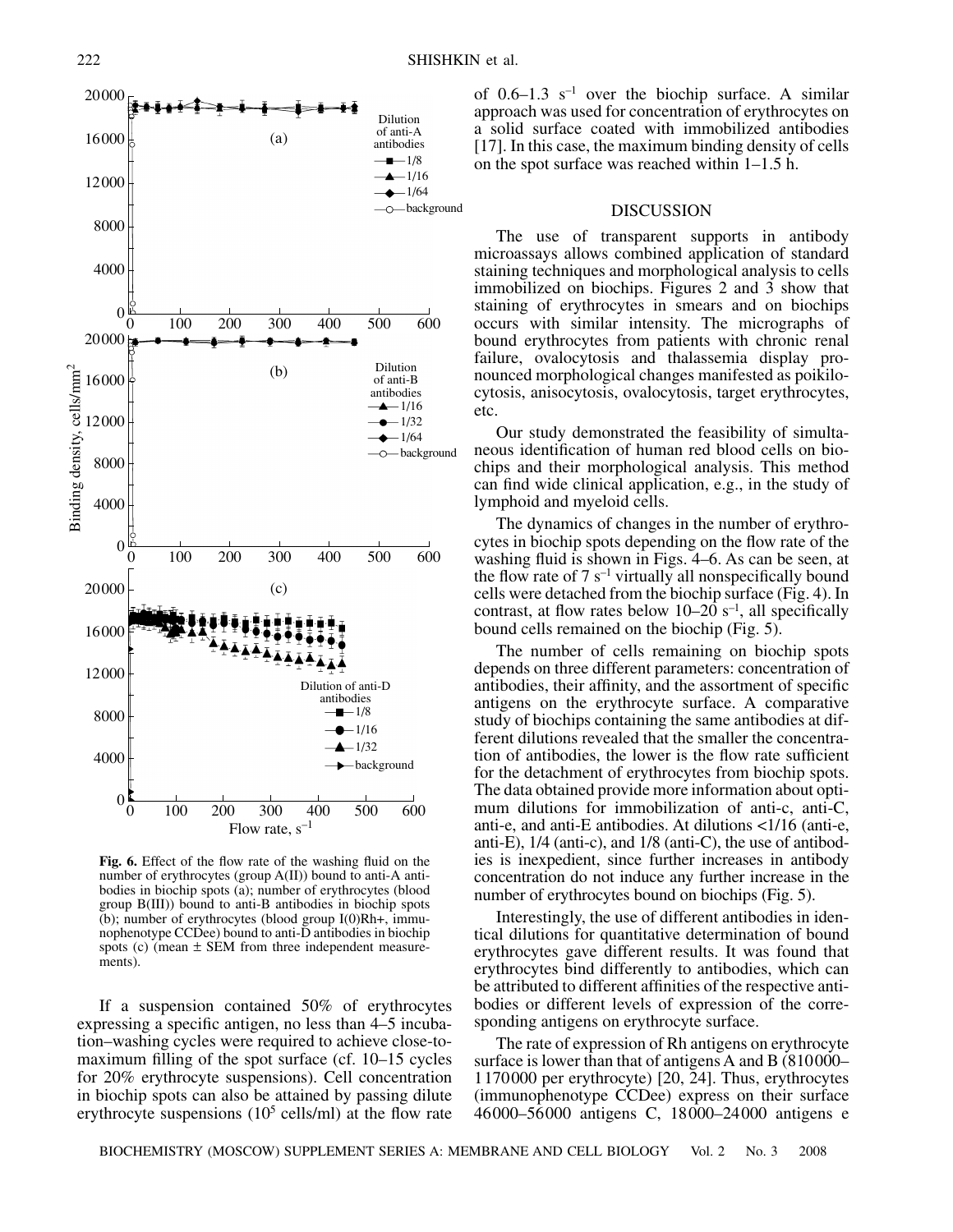

**Fig. 7.** Effect of antibody dilution on the binding density. (a) Binding density of erythrocytes (blood groups A(II) and AB(IV)) on anti-A antibodies. (b) Binding density of erythrocytes (blood groups B(III) and AB(IV)) on anti-B antibodies. (c, d) Binding density of Rh(D)-positive erythrocytes on anti-D antibodies (means ± SEM from three independent measurements). Each curve corresponds to erythrocytes from the same donor. The biochips were washed with a buffer solution.



**Fig. 8.** Filling of spots containing anti-D antibodies with (Rh(D)+) erythrocytes during incubation of biochips with mixed cell suspensions containing Rh(D)+ and Rh(D)– erythrocytes from two different donors in a microfluidic chamber. (a) Partial filling of spots. Rh(D)+ to Rh(D)– ratio is 1 : 4, one incubation/washing cycle. (b) Partial filling of a spot after one incubation/washing cycle,  $\dot{R}h(D)$ + to  $\dot{R}h(D)$ – ratio is 1 : 1. (c) Close-to-maximum filling of the spot with bound erythrocytes after 15 incubation/washing cycles. Rh(D)+ to Rh(D)– ratio is 1 : 4. Magnification,  $\times 300$ .

and 14000–19000 antigens D (on a per cell basis), while erythrocytes (immunophenotype ccDEe) express 70000–85000 antigens C, 13000–14000 antigens e, and 14000–16000 antigens D [20, 24]. This finding sheds additional light on the fact that binding of erythrocytes to immobilized anti-A and anti-B antibodies in biochip spots does not depend on antibody dilution in the range from 1 to 1/32 (Figs. 6a, 6b), whereas the binding density of erythrocytes on biochips with

anti-C, anti-c, anti-E, and anti-e antibodies decreases even at 1/4–1/16 dilutions (Fig. 5).

The number of antigens D expressed by erythrocytes (immunophenotypes CCDee and ccDEe) is commensurate with that of antigens c, C, e, and E [20, 24]. At the same time, the detachment of erythrocytes bound to anti-D antibodies on biochips (Fig. 6c) required much higher flow rates than the detachment of erythrocytes bound to anti-c, anti-C, anti-e, and anti-E antibod